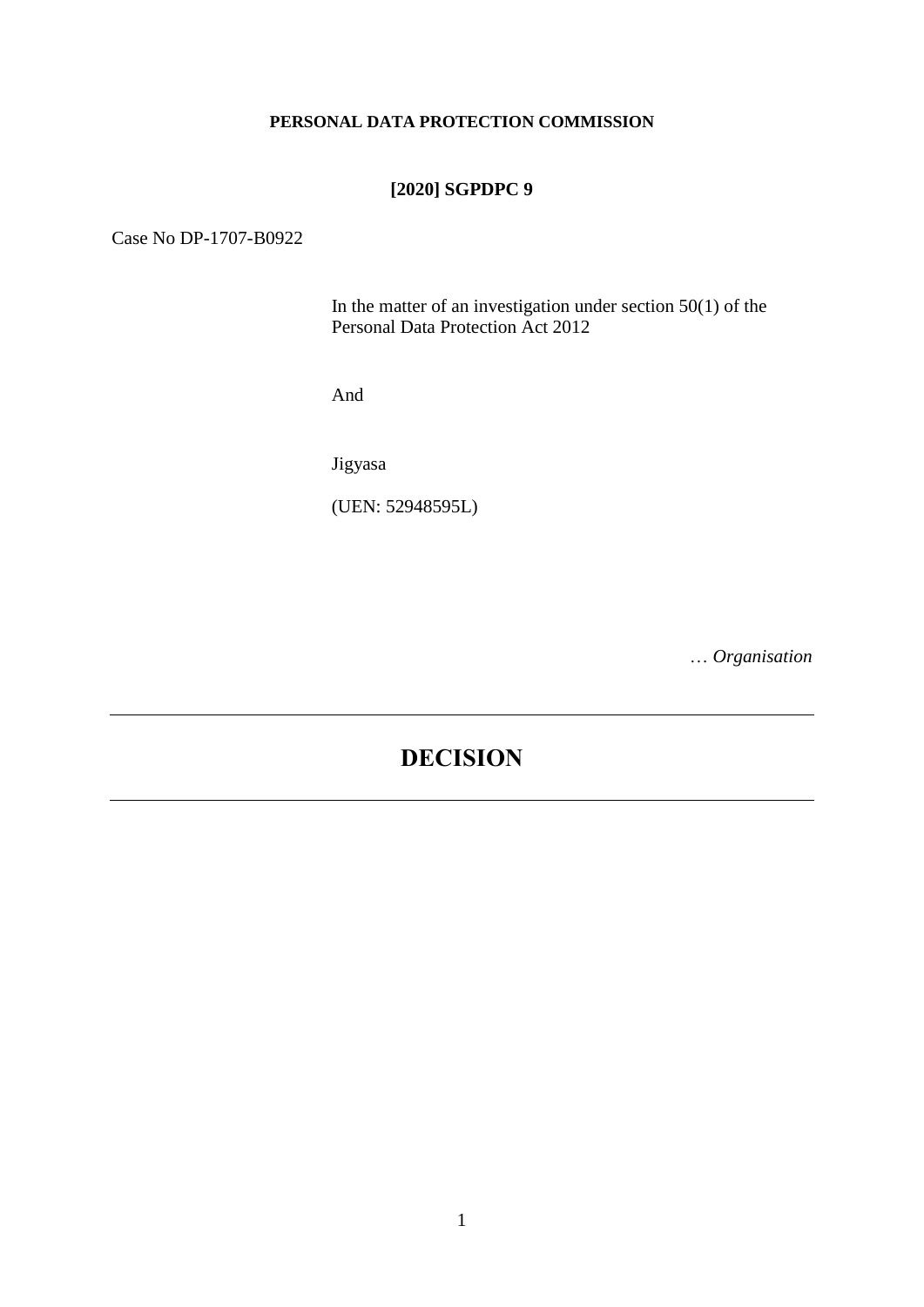# **Jigyasa**

#### **[2020] SGPDPC 9**

Tan Kiat How, Commissioner — Case No DP-1707-B0922

30 March 2020

#### **Introduction**

1 This case concerns the unauthorised disclosure of employee assessment reports, such as 360 Feedback Reports and evaluation reports (collectively, the "**Reports**"), on the website ("**Website**") of Jigyasa (the **"Organisation**"), a human resource and management consultancy business.

# **Material Facts**

2 The Organisation is a business operated by a sole proprietor with one part-time employee. The Reports were generated based on survey results collected by the Organisation via its web application (the "**Web Application**") and stored in a folder on the server which hosted the Web Application. Reports documented 360 degree feedback on employees of the Organisation's clients, based on evaluation by their subordinates, supervisors and/or peers. The feedback included character qualities, for example whether they were considered fair, honest, reliable and trusted, demonstrated professional behaviour at all times or had good technical knowledge. Each of these character qualities was given an average rating from a scale of 1 to 10, with 9-10 being an exceptional strength and 1-2 being below expectations. These Reports comprehensively set out such information for each named individual employee of the Organisation's clients. There is also a section which provides verbatim comments from respondents (e.g. "*handle more complex responsibilities*", "*slower support*"). Some of the Reports also included individual employees' qualities, such as leadership, integrity, decision-making, initiative, and professional disposition, ranked against their colleagues.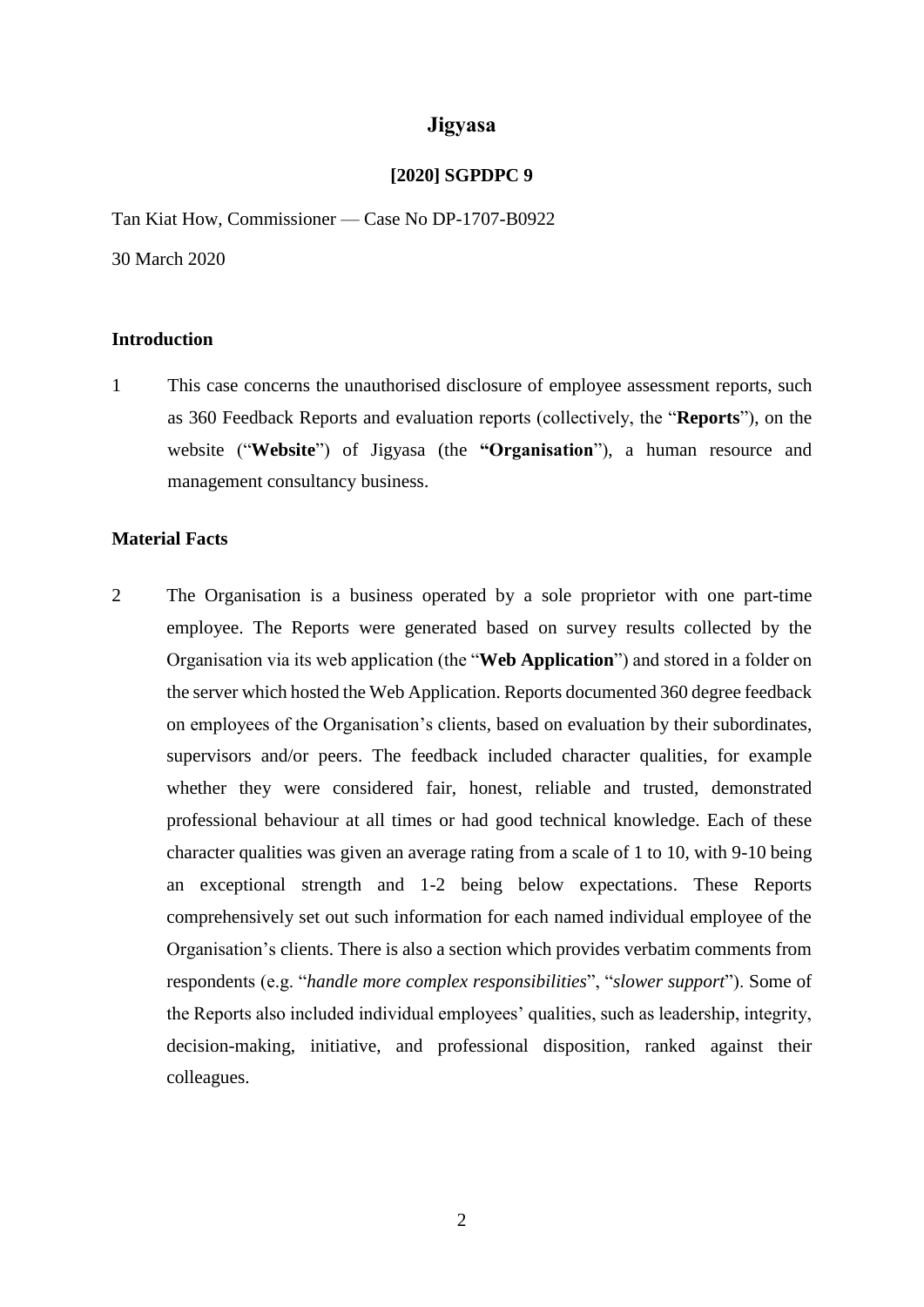- 3 On 10 July 2017, the Personal Data Protection Commission (the "**Commission**") received complaints from 3 individuals (the "**Complainants**") alleging that when they searched their names on the Internet, the search results included links to copies of their 360 Feedback Reports, and these reports were accessible through the links (the "**Incident**").
- 4 When notifying the Commission, the Complainants stated that they expected these Reports to be private and confidential and that the disclosure of their 360 Degree Feedback Report would have a significant impact on their job prospects and career options. One of the Complainants alleged that as the industry the Complainant worked in is "*extremely niche*", "*this could be the reason [he has] not been successful in his job interviews over the past 2 years*". No evidence was adduced to support such claims. Nevertheless, the possibility that the information contained in the Reports may have been accessed by a prospective employer's human resource personnel as they conducted due diligence on job applications cannot be discounted.
- 5 The Organisation did not appear to be familiar with the security arrangements of its Website and was not able to provide clear accounts on what led to the Incident during the course of the investigation. In this regard, it was noted that the Organisation had ceased the use of the Web Application in 2010, some 7 years before the Commission's investigation. The Organisation initially claimed that it did not know that when a client requested for a 360 Feedback Report using the Web Application, a copy of the Report would be saved on the Organisation's system as a PDF file. It claimed that the Report was dynamically generated by the Web Application and presented for viewing, without storing a copy on the Website. However, when the operation of the Web Application was demonstrated to it, the Organisation agreed that the Reports could have been created but disclaimed knowledge of this. It also maintained that the data should have been removed from the server when that particular version of the Web Application was discontinued in 2010. In this regard, the Organisation's explanation was that "*[the Web Application] and all its data should have been removed, but I am not sure if [the Web Application] is still in the server*".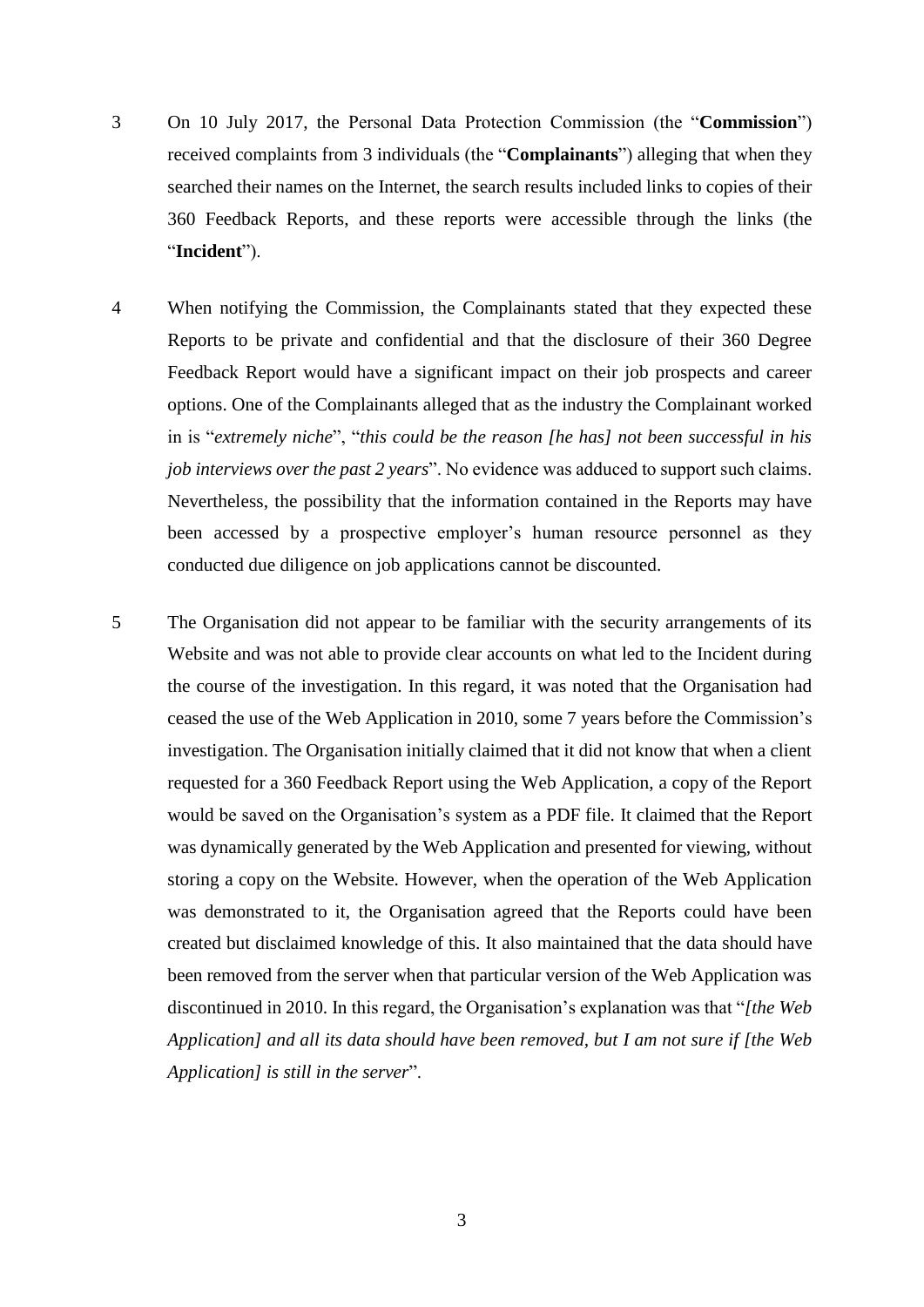- 6 In relation to how the Reports became publicly accessible, the Organisation's version of events is that the webpages containing the Reports (the "**Webpages**") were inadvertently created on or around February 2017 during the redesign of the Organisation's Website. The Organisation had engaged an independent developer (the "**Developer**") to redesign its Website by changing it from HTML to WordPress. The Developer provided a test URL to the Organisation to confirm that the Website was designed according to the latter's instructions. The Organisation did so, but did not detect that the Webpages had been created. According to the Organisation, during the redesign process, password protection for the Reports was not implemented even though this was implemented previously. On balance, the Organisation is given the benefit of doubt and its position that the Reports were made publicly accessible as a result of the redesign is accepted. The complaint to the Commission (on 10 July 2017), was submitted not long after the redesigning of the Website in or around February 2017, and to the Commission's knowledge, there had not been any complaints prior to this. If the earlier version of the Website did not implement any form of access control, any one of the employees of the Organisation's clients who had used the system would likely have raised this as an issue and the Organisation would have had to rectify it.
- 7 At the time of the Incident, the webpages contained Reports relating to 671 employees of the Organisation's clients (the "**Affected Individuals**"). Depending on the type of Report, the information therein (collectively, "**Personal Data**") may have included:
	- (a) the names of the Affected Individuals;
	- (b) the name and addresses of the Affected Individuals' employers;
	- (c) appraisals of the Affected Individuals' work performance by subordinates, supervisors and/or peers;
	- (d) the Affected Individuals' 360 Feedback scores; and
	- (e) an indication of whether the Affected Individuals were top performers within their respective organisations.

4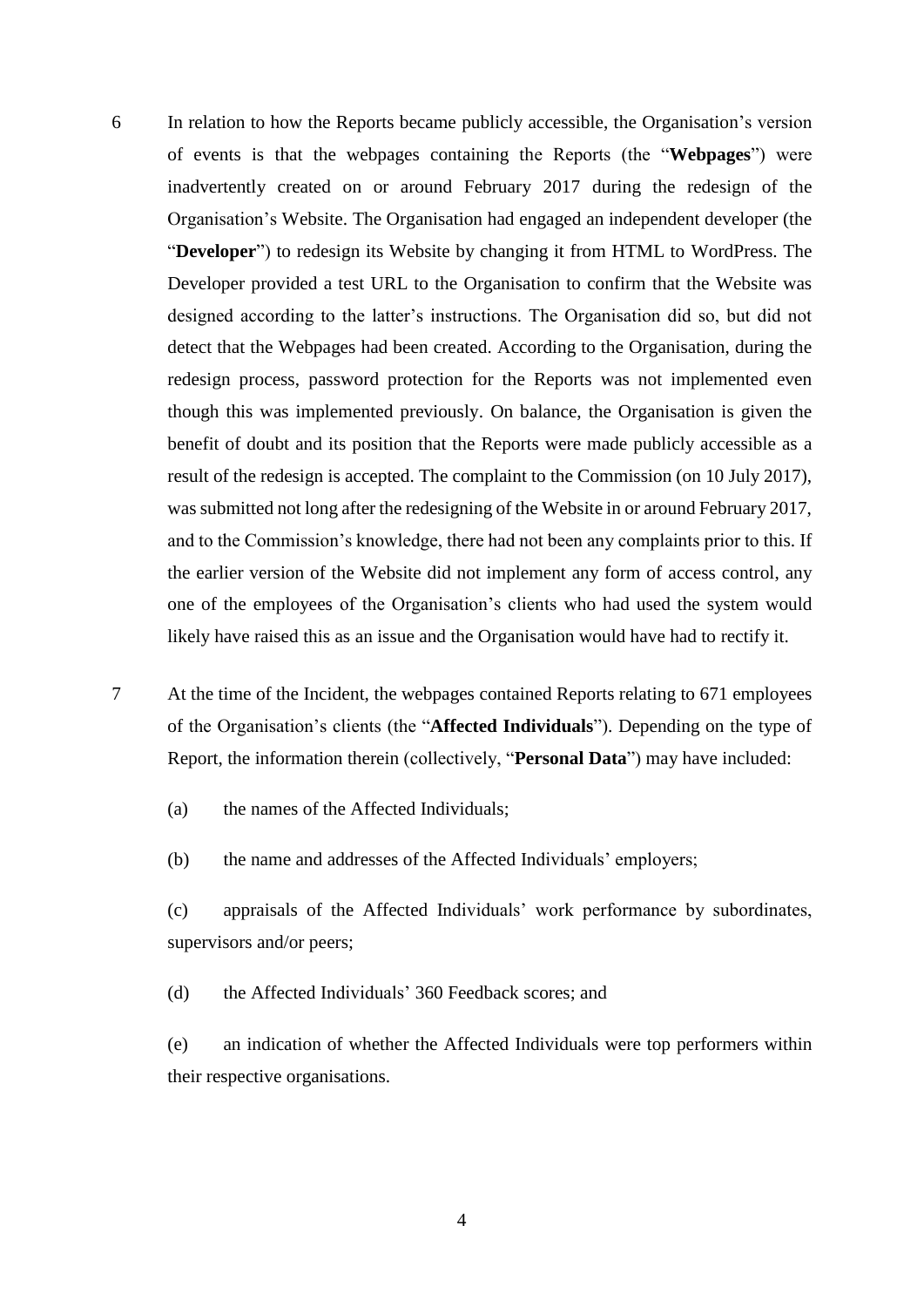#### *Remedial Measures*

<span id="page-4-0"></span>8 Upon being notified of the Incident by the Commission, the Organisation undertook the following remedial actions:

(a) moved the Reports to password-protected locations and subsequently deleted Reports prepared for former clients;

(b) requested the service provider hosting the Website (the "**Webhost**") to provide the Organisation with the access logs for the Webpages;

(c) engaged a developer to scan the Website and find out whether there were more webpages containing Reports which were accessible through the Internet without any access restrictions; and

(d) requested the Webhost to conduct an audit of all web based applications and introduce enhanced security monitoring to prevent any lapses.

#### **Findings and Basis for Determination**

#### *Whether the Organisation had breached section 24 of the PDPA*

- 9 Section 24 of the Personal Data Protection Act 2012 ("**PDPA**") requires organisations to protect personal data in their possession or under their control by making reasonable security arrangements to prevent unauthorised access, collection, use, disclosure, copying, modification, disposal or similar risks. Although the Organisation had engaged the Developer to redesign the Website, the Developer did not process any personal data on behalf of the Organisation. The Organisation managed the Website on its own and retained full responsibility for the IT security of the Website and the Personal Data.
- 10 First, as stated in paragraph 5 above, the Organisation demonstrated a lack of knowledge as to the security arrangements of its Website, in particular, the creation and storage of the Reports, and had been under the mistaken impression that the Personal Data had been removed from the server when the previous Website was discontinued. In order to fulfil its Protection Obligation, the Organisation is required to, at the very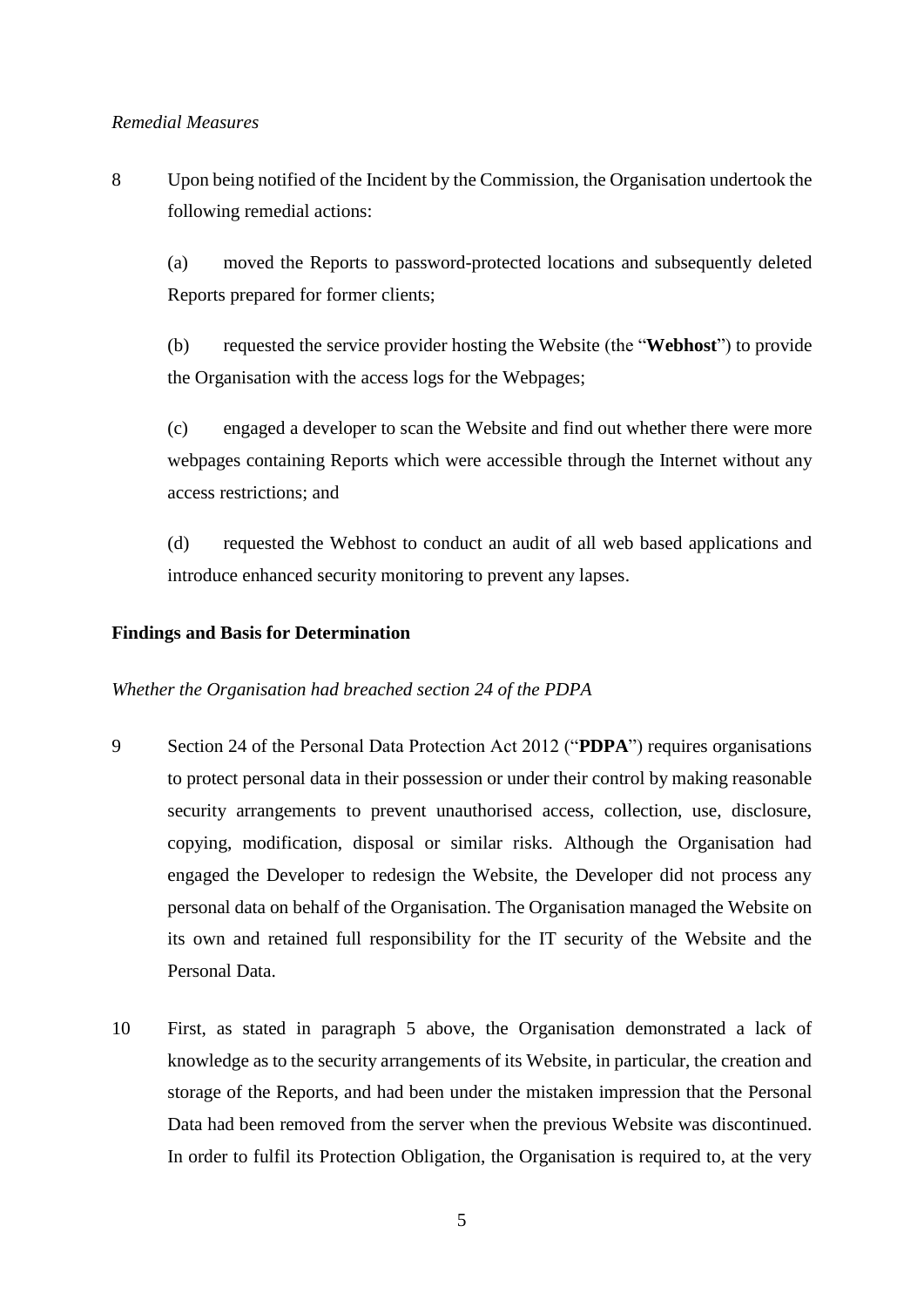least, be aware of how and where it stores personal data in order to implement measures to protect such data. In this regard, the *Guide on Building Websites for SMEs* (revised 10 July 2018) states that:

#### "5.7 **Personal Data Inventory**

5.7.1 *Organisations and any engaged IT vendors should keep track of where the collected personal data is stored,* and should impose a limit on how long the data is kept, or regularly review their need to continue storing the personal data.

5.7.2 If the personal data is no longer required, organisations and any engaged IT vendors should then ensure that the personal data is anonymised or disposed of in such a way that it cannot be recovered."

[Emphasis added.]

- 11 Secondly, the Organisation did not give any specific instructions to the Developer to protect personal data or on security arrangements of its Website during the redesign process. The engagement was done over a short email exchange, and the Organisation could not produce the contract or evidence of any written instructions to the Developer on security arrangements. It had relied solely on the goodwill and integrity of the Developer to conduct the redesign properly, without any documentation, supervision or other means of control.
- 12 While the Organisation claimed that the Developer was engaged to merely change the "*look and feel*" of the Website, the facts suggest that the redesign of the Website was a more involved project which required a significant amount of coding work and amounted to building a new Website. In this regard, the Developer had expressly informed the Organisation that the scope of work involved the need to redesign the Website on the WordPress environment instead of using the HTML coding of the existing Website and required the existing content on the Website to be migrated. This is not merely a redesign of the look-and-feel of the Website, but a redevelopment. Thus, the Organisation should have provided the Developer with clear instructions to ensure that no personal data was subject to unauthorised disclosure or access as a result of the redesign.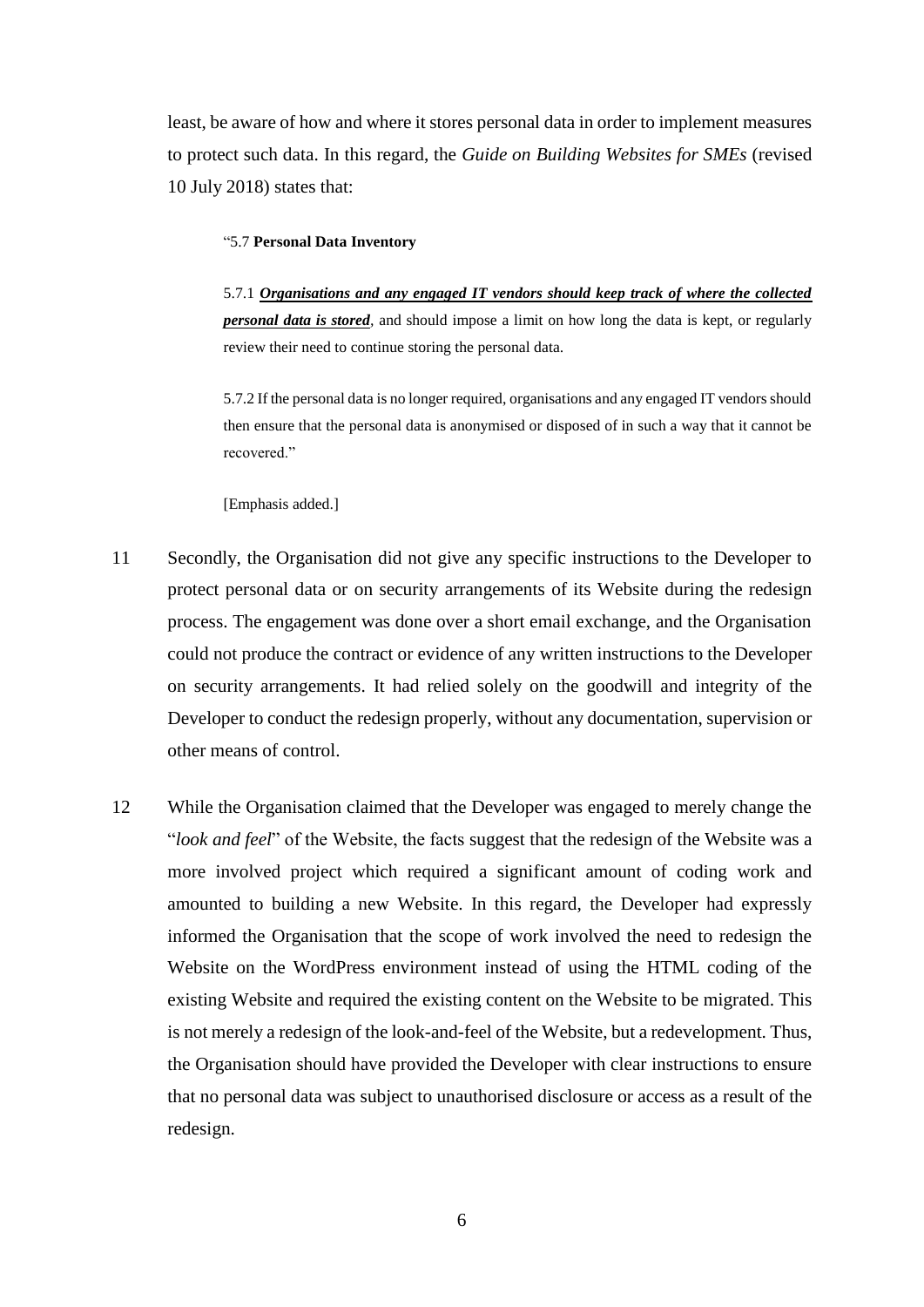# 13 According to the *Guide on Building Websites for SMEs* (at [4.2]):

"4.2.1 *Organisations should emphasise the need for personal data protection to their IT vendors, by making it part of their contractual terms.* The contract should also state clearly the responsibilities of the IT vendor with respect to the PDPA. When discussing the scope of the outsourced work, organisations should *consider whether the IT vendor's scope of work will include* any of the following:

- Requiring that IT vendors consider *how the personal data should be handled as part of the design and layout of the website.*
- Planning and developing the website in a way that *ensures that it does not contain any web application vulnerabilities that could expose the personal data of individuals collected, stored or accessed via the website through the Internet.*

…"

[Emphasis added.]

- 14 The Commission has also taken a similar position in *Re Tutor City* [2019] SGPDPC 5, in which the organisation was unaware of its obligations under the PDPA and showed a lack of knowledge of the security arrangements over its website. Specifically, the organisation in that case did not, *inter alia*, communicate any specific security requirements to its developer to protect the personal data stored on the website's server (including ensuring that the personal data would not be accessible to the public).
- 15 Thirdly, the Organisation failed to conduct vulnerability scans or any other form of security testing for the Website. As set out in the *Guide on Building Websites for SMEs* (at [5.6]):

# "5.6 **Security Testing**

5.6.1 *Testing the website for security vulnerabilities is an important aspect of ensuring the security of the website. Penetration testing or vulnerability assessments should be conducted prior to making the website accessible to the public, as well as on a periodical basis (e.g. annually*). Any discovered vulnerabilities should be reviewed and promptly fixed to prevent data breaches.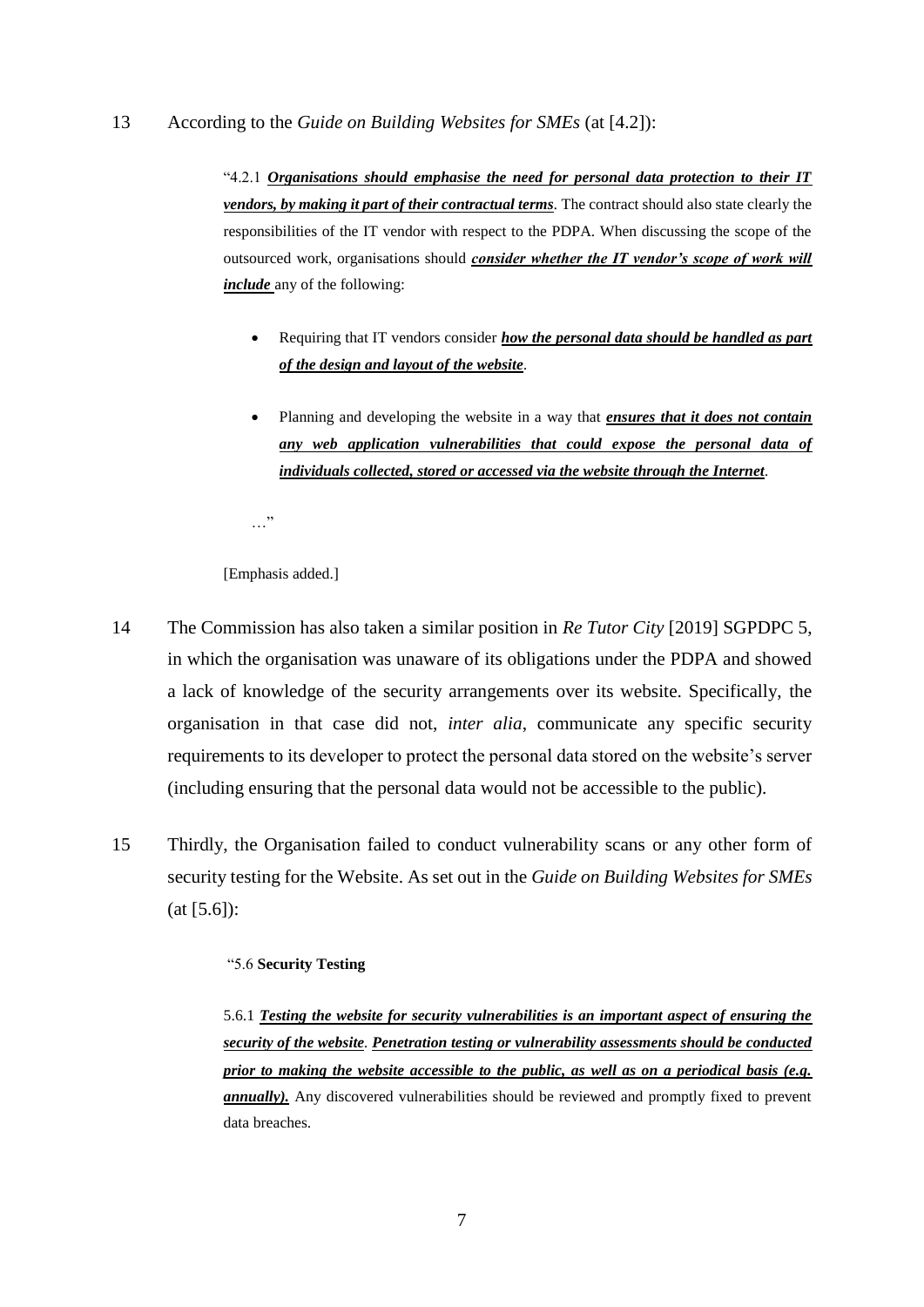5.6.2 *Where organisations have outsourced the development of its website, they should either require the IT vendor(s) to conduct the above security testing, or arrange for a cybersecurity vendor to do so.* As a baseline, organisations may wish to consider using the Open Web Application Security Project (OWASP) Testing Guide and the OWASP Application Security Verification Standard (ASVS) to verify that security requirements for the website have been met."

[Emphasis added.]

16 In *Re InfoCorp Technologies Pte Ltd* [2019] SGPDPC 17, the Commission took the view that the organisation's failure to conduct web application vulnerability scans was a breach of section 24 of the PDPA, and that given the sensitivity of the personal data which the documents contained, it was unreasonable that the organisation had omitted security testing prior to the launch of the website. Also, in *Re WTS Automotive Services Pte Ltd* [2018] SGPDPC 26, the Commission emphasised the need for regular review of security arrangements and tests to detect vulnerabilities, it stated (at [18]) that:

> "… [t]he Commission also recognises that personal data of individuals may be exposed if the website or database in which it is stored contains vulnerabilities. *There needs to be a regular review to ensure that the website collecting personal data and the electronic database storing the personal data has reasonable security arrangements* to prevent unauthorised access, collection, use, disclosure, copying, modification, disposal or similar risks. The Commission considers that *it is good practice for an organisation to "conduct regular ICT security audits, scans and tests to detect vulnerabilities*…"

[Emphasis added.]

17 In this case, even if the Organisation was unaware that the Reports were being created and stored, had the Organisation conducted vulnerability scans as a form of security testing on its Website prior to the redesigned Website going live or at any time after that, the fact that the folders contained Reports with personal data and the fact that the Reports were publicly-accessible would likely have been detected and could have been remedied. As a result, the Organisation was unable to assess whether the folders ought to have been restricted. It also did not consider whether any webpages which were created as part of the redesign of its Website were correctly created.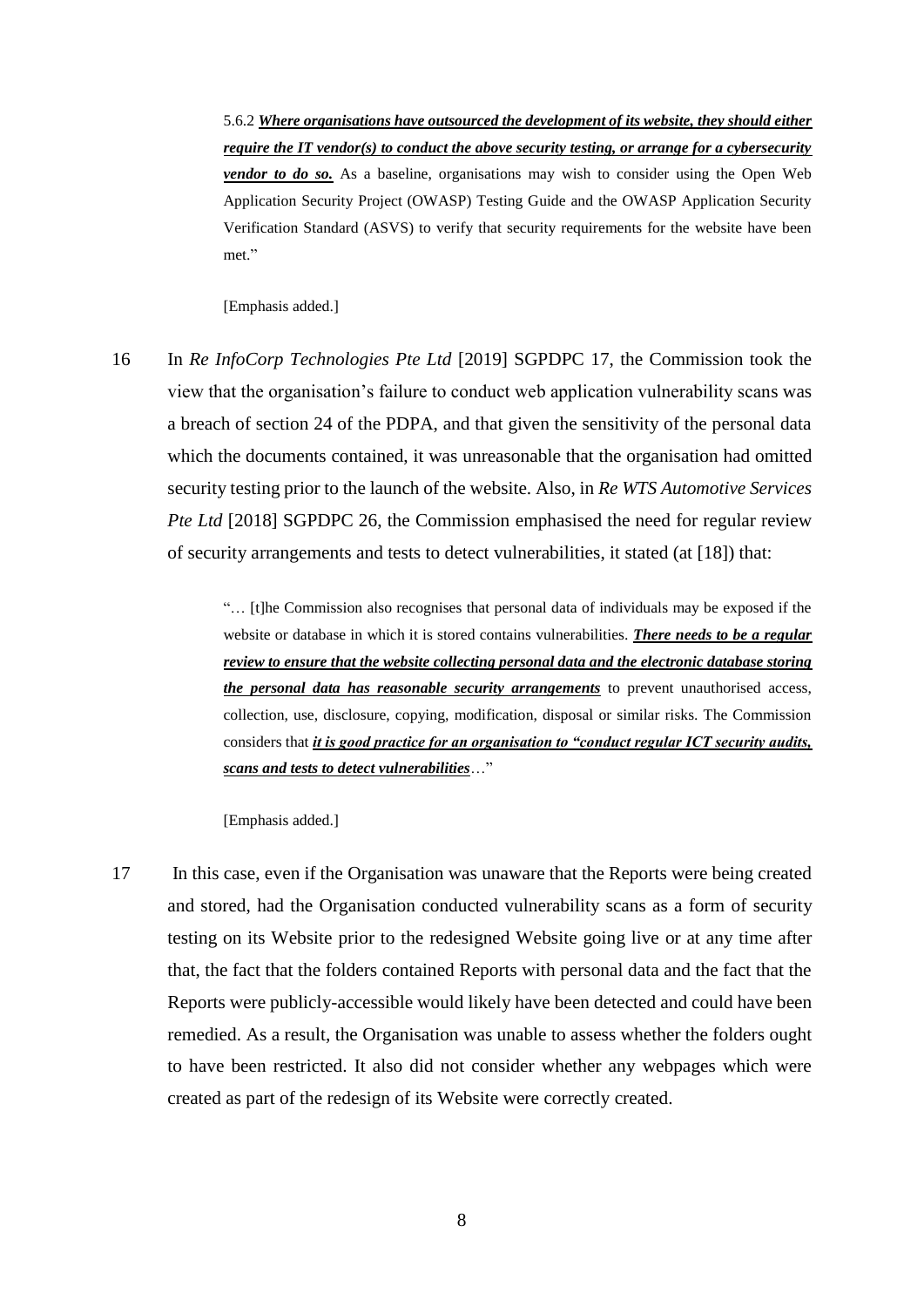18 The foregoing lapses demonstrate a fundamental lack of care by the Organisation over the personal data in its possession and/or under its control. It is clear that the Organisation had not applied its mind to its obligations under section 24 of the PDPA with respect to implementing adequate security arrangements to protect the Reports. In view of the above, the Commissioner found the Organisation in breach of section 24 of the PDPA.

#### *Whether the Organisation had breached sections 11(3) and 12 of the PDPA*

- 19 Section 11(3) of the PDPA requires organisations to designate one or more individuals, typically referred to as the data protection officer ("**DPO**") to be responsible for ensuring the organisations' compliance with the PDPA. Section 12 of the PDPA requires organisations to, *inter alia*, develop and implement policies and practices that are necessary for the organisation to meet its obligations under the PDPA ("**Data Protection Policies**"), and to communicate information about such policies and practices to its staff.
- 20 In the course of the Commission's investigations, the Organisation admitted that it was unaware of the data protection provisions of the PDPA and was under the impression that the PDPA only relates to the Do-Not-Call provisions. Hence, the Organisation did not appoint a DPO or develop and implement any Data Protection Policies. In this regard, it is a trite principle of law that ignorance of the law is no excuse. Hence, the Organisation's lack of awareness of its obligations under the PDPA is not an excuse for contravening the PDPA.
- 21 The Organisation also admitted that, at the time of the Incident, it only had certain unwritten policies with respect to the protection of client data, which were communicated to its employees. In this regard, it is important to reiterate that an organisation's Data Protection Policies should be documented in a written policy, as per *Re Furnituremart.sg* [2017] SGPDPC 7 at [14]:

"[t]he lack of a written policy is a big drawback to the protection of personal data. Without having a policy in writing, employees and staff would not have a reference for the Organisation's policies and practices which they are to follow in order to protect personal data. Such policies and practices would be ineffective if passed on by word of mouth, and indeed, the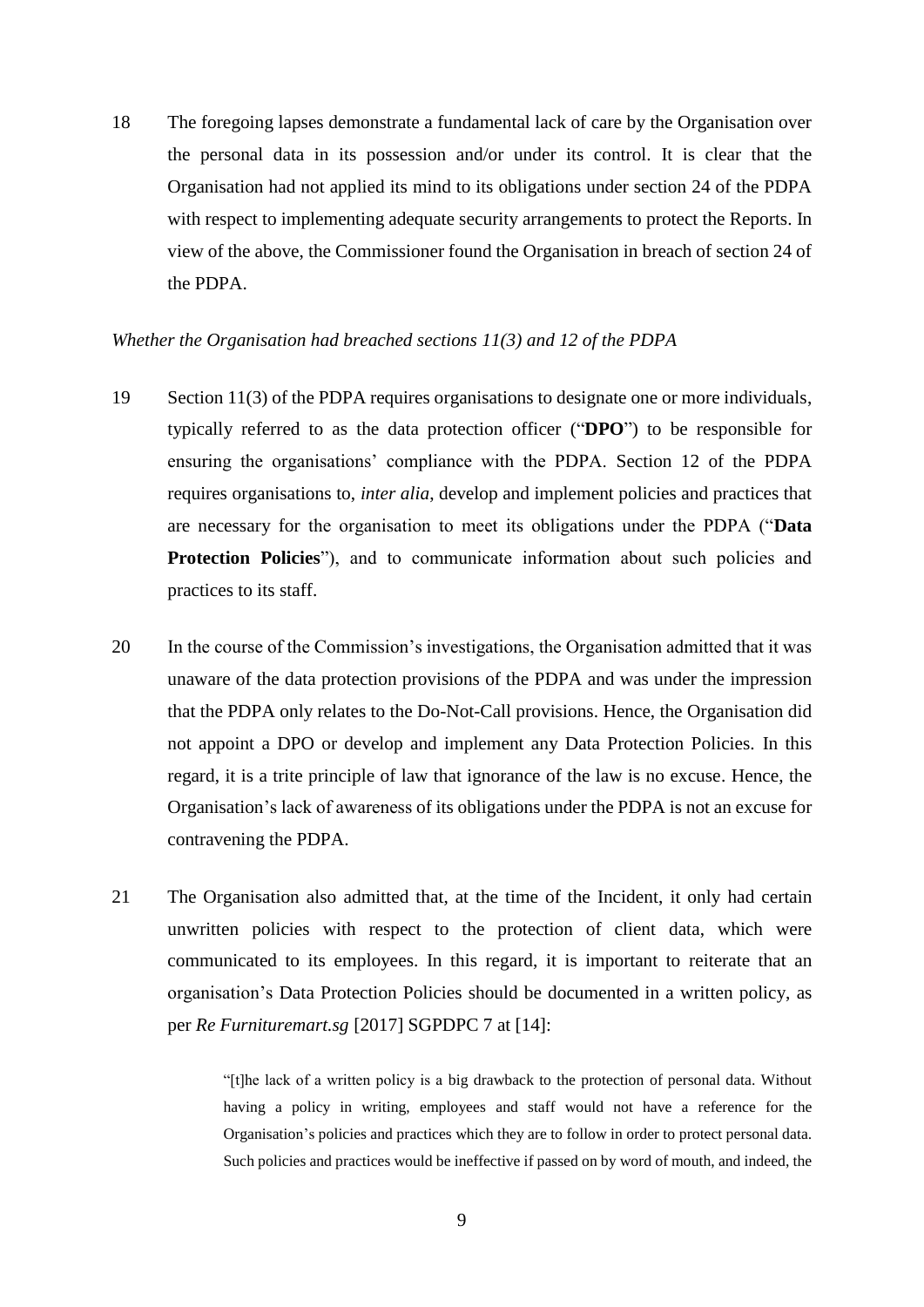Organisation may run the risk of the policies and practices being passed on incorrectly. Having a written policy is conducive to the conduct of internal training, which is a necessary component of an internal data protection programme."

22 In light of the foregoing, the Commissioner found that the Organisation had also breached sections 11(3) and 12 of the PDPA.

#### **Representations by the Organisation**

23 In the course of settling this decision, the Organisation made representations on the amount of financial penalty that was to be imposed. The Organisation raised the following factors for consideration:

<span id="page-9-0"></span>(a) The Commission should not have placed such significant weight on the Personal Data in the Reports that was exposed in the Incident. In this regard, the Personal Data in the Reports should not be accorded the status of sensitive personal data and treated as an aggravating factor because:

(i) The Reports did not contain the Affected Individual's identification/NRIC number, health data or biometric data. The identifying personal data was limited to the name of the Affected Individuals and the name of his/her employer; and

(ii) The feedback data in the Reports would not fall within the realm of what would typically be known as sensitive personal data as defined in Articles 9 and 10 of the European General Data Protection Regulation ("**GDPR**");

<span id="page-9-1"></span>(b) Any aggravating weight to be given to the disclosure of the Reports must be reduced by the fact that evaluative purpose exception in the PDPA permits a prospective employer to obtain such feedback or evaluative information without consent of the Affected Individuals. The Organisation posited that the evaluative purpose exception tempers the extent of breach or application of the Protection Obligation because disclosure is permitted so long as the exception applies;

<span id="page-9-2"></span>(c) The possibility of a member of the public specifically carrying out keyword searches of the names of Affected Individuals during the period when the specific URL links leading to the Reports had been exposed would not be high;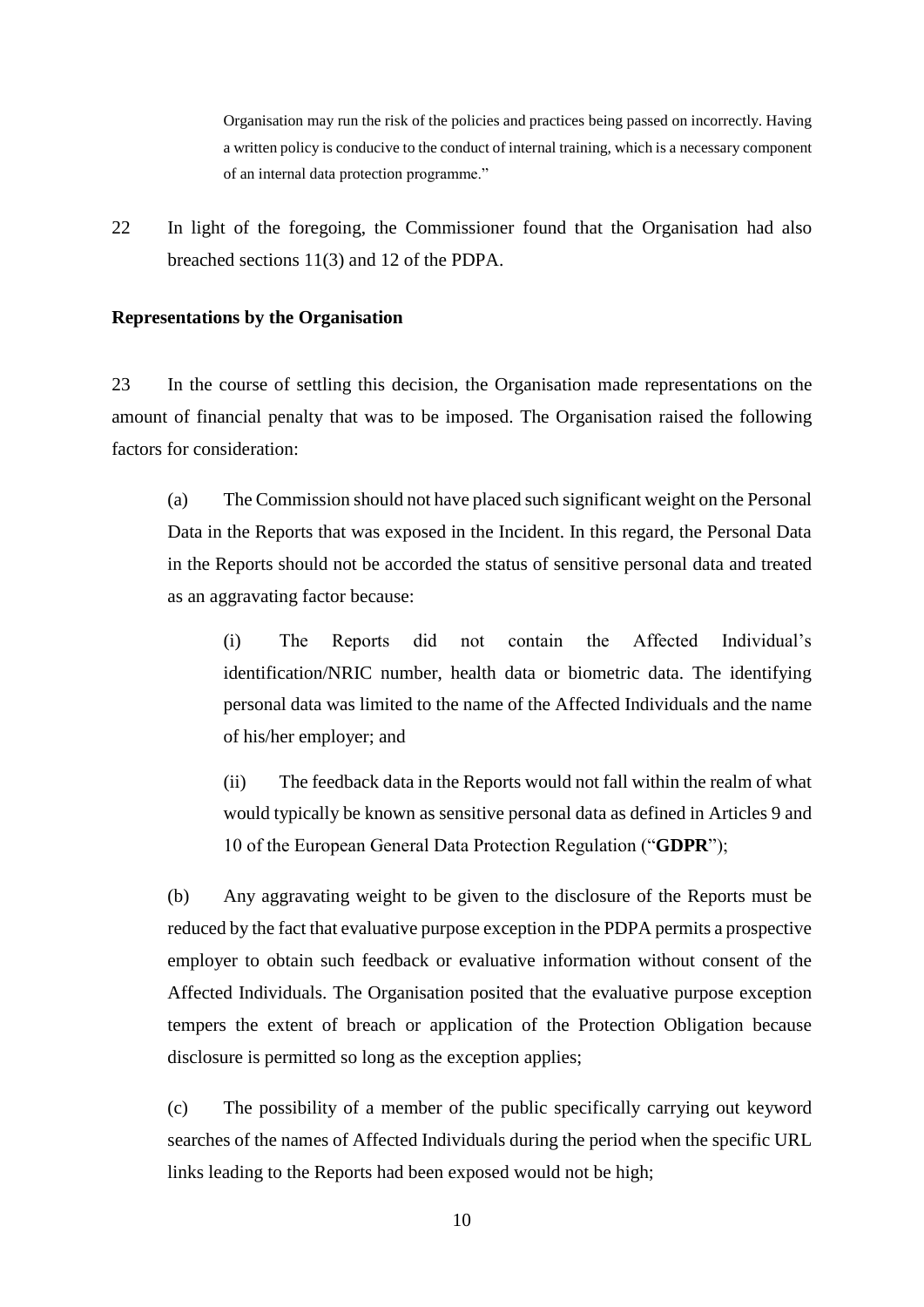<span id="page-10-0"></span>(d) The Reports were not more recent than the year 2010. As the Incident occurred in 2017, the accuracy of the contents of the Reports would have waned with the effluxion of time, and this could be a point taken into consideration by a prospective employer;

<span id="page-10-1"></span>(e) In past decisions, the Commission has taken into consideration the financial circumstances of an organisation in determining the financial penalty (if any) to be imposed. The financial penalty that the Commissioner intended to impose would have a crushing burden on the Organisation, and cause undue hardship. Further, taking into consideration the type of personal data and the potential harm to the Affected Individuals, the proposed financial penalty would be disproportionately higher than what had been imposed on organisations in previous decisions; and

(f) The Incident was a one-off occurrence and there was no evidence that the Website was otherwise insecure. During the past 16 over years that the Organisation has been in business, there were no other complaints in relation to unauthorised disclosure of personal data.

- 24 With respect to the Organisation's representations on the nature of the Personal Data in the Reports at [\[23\(a\)\]](#page-9-0), Singapore's legislative approach to determining the sensitivity of personal data is different from jurisdictions like the European Union. Unlike the GDPR, the PDPA does not have a definition of sensitive personal data. It is inappropriate to draw comparisons with the GDPR approach to defining sensitivity of personal data as the jurisprudential basis of GDPR is markedly different from the PDPA. The Commission's approach in each case is to assess the nature of the personal data in question, taking into account specific circumstances such as the context in which the data was collected and the potential risk of harm due to unauthorised access or disclosure.
- 25 The Organisation's representations on the evaluative purpose exception at [\[23\(b\)\]](#page-9-1) cannot be accepted. The fact that personal data that may be collected, used or disclosed under an exception to consent cannot *ipso facto* be equated with an inference that the class of personal data is less sensitive and need not be protected, or that there is less culpability for a failure to protect. It is necessary to examine the nature of the exception and the *raison d'etre* for its existence. The following analysis is confined to the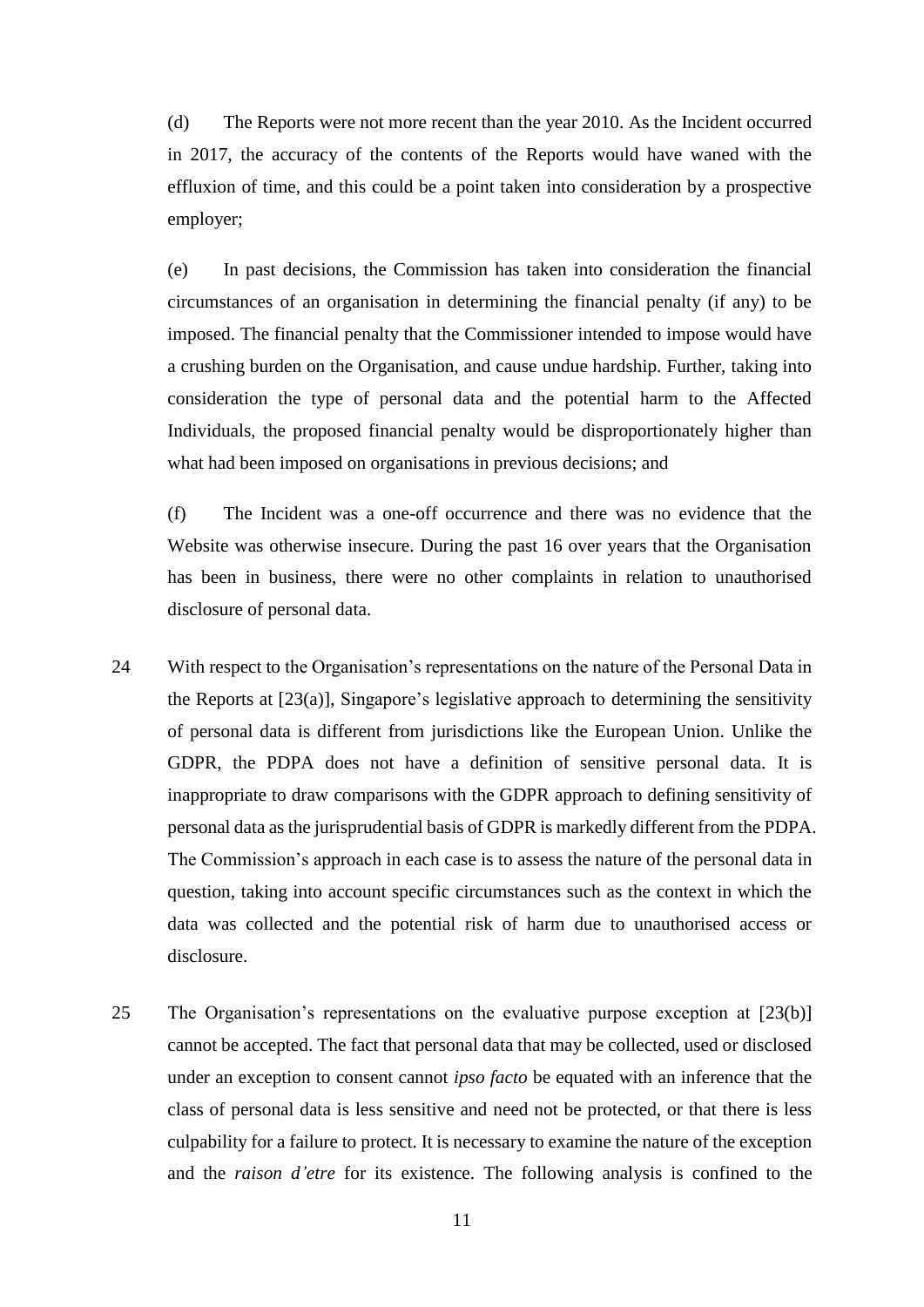evaluative purpose and is not intended to establish any special rule for personal data covered by other exceptions.

(a) The PDPA recognises that there is a class of personal data that exists for an evaluative purpose. A perusal of its definition discloses that the categories of activities are characterised by the need for full disclosure and frank discussions in order to arrive at a decision to, for example, employ, promote or dismiss a person, amongst a list of other circumstances that circumscribe this purpose. <sup>1</sup> The recognition of the need for full disclosure and frank discussions is carried through in a number of exceptions, which permit personal data to be collected, used and disclosed without consent.<sup>2</sup> Further, personal data in the nature of opinion data kept solely for an evaluative purpose is exempted from the access and correction requirements.<sup>3</sup> The upshot of these exceptions is to recognise the necessity to preserve the space for full disclosure of relevant personal data and frank exchanges of views between persons who are tasked to conduct an evaluation before making a decision or recommendations leading to a decision.

(b) Given the nature of the evaluative purpose exceptions and their *raison d'etre*, it is necessary to ensure that organisations accord personal data that is covered by the evaluative purpose exceptions with a higher degree of protection. The *quid pro quo* for organisations having the liberty to collect, use and disclose personal data without consent for evaluative purposes, and to keep opinion data beyond the reach of data subjects for access and correction, is that they are expected to put in place more robust measures to comply with the Protection Obligation. In other words, personal data that is kept for an evaluative purpose should be treated as sensitive data and be protected to a greater degree.

1

<sup>&</sup>lt;sup>1</sup> See definition of "evaluative purpose" in section 2 of the PDPA. See also Section 29(3) of New Zealand's Privacy Act 1993 which has a similar definition of "evaluative material" for the purposes of a refusal to disclose personal information pursuant to Principle 6 (Access to personal information).

<sup>&</sup>lt;sup>2</sup> See para 1(f) of the Second Schedule, para 1(f) of the Third Schedule and para 1(h) of the Fourth Schedule of the PDPA.

<sup>3</sup> See para 1(a) of the Fifth Schedule and para 1(a) of the Sixth Schedule of the PDPA respectively. See also Section 29(1)(b) of New Zealand's Privacy Act 1993 which permits an agency to refuse to disclose personal information pursuant to Principle 6 if (i) the disclosure of the information or of information identifying the person who supplied it, being evaluative material, would breach an express or implied promise (i) which was made to the person who supplied the information; and (ii) which was to the effect that the information or the identity of the person who supplied it or both would be held in confidence.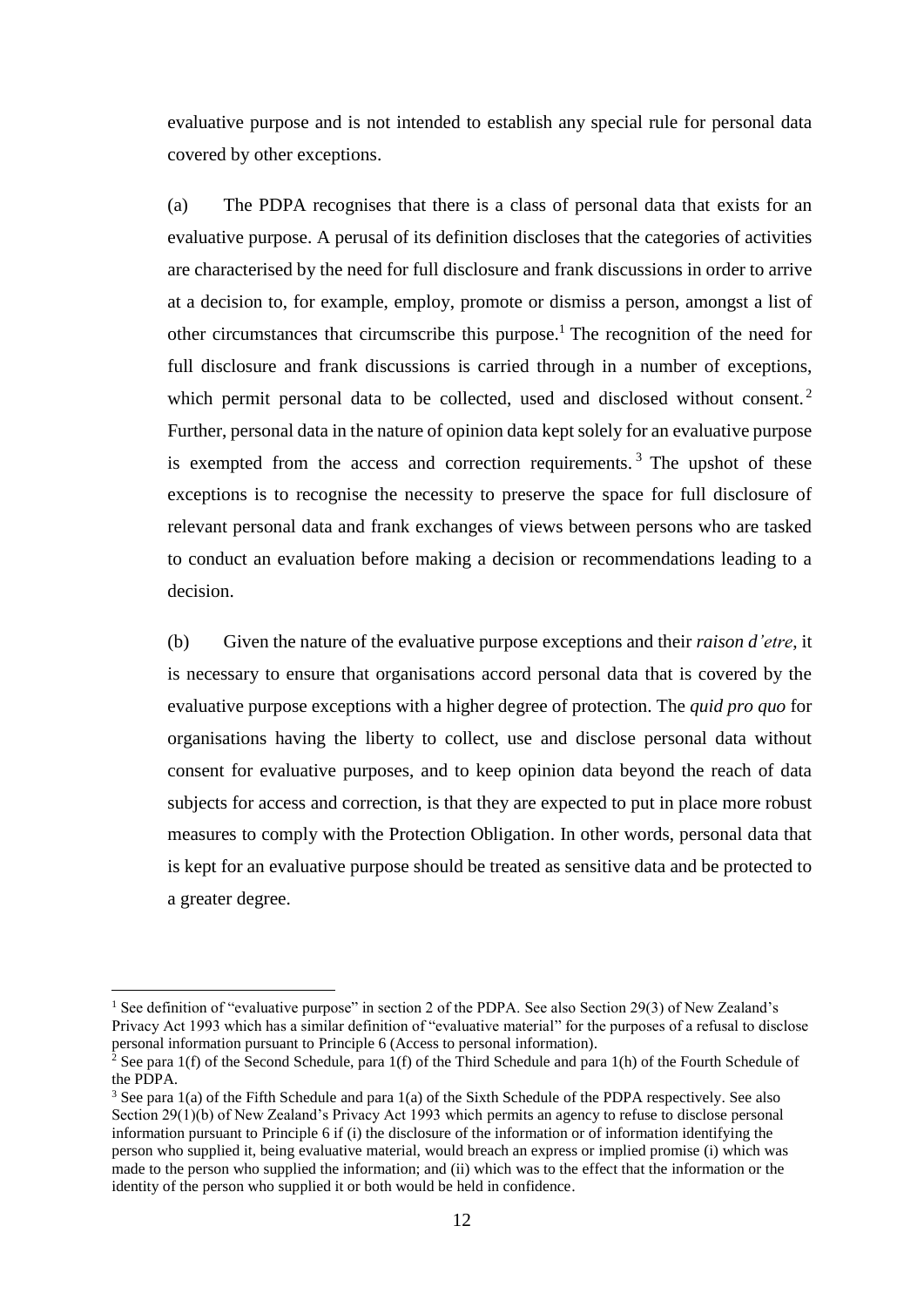(c) Further, the Incident in the present case involved the risk of unauthorised disclosure to the world at large whereas the evaluative purpose exception is much narrower in scope (i.e. it permits disclosure of personal data without consent to specific individual(s)/organisation(s) only where it is necessary for evaluative purposes). The expectations of persons who provided the 360-degree feedback would have been for their feedback to be accessed by persons with a role in evaluating the performance of the employee under review. It would be difficult, by any stretch of imagination, for them to accept that their feedback was accessible by the world at large.

- 26 The possibility of actual unauthorised disclosure raised by the Organisation at [\[23\(c\)\]](#page-9-2) had already been taken into consideration in determining the financial penalty that was to be imposed. While the risk of actual unauthorised disclosure may have not been high, the fact that the Reports were exposed to the risk of unauthorised access and disclosure for more than 7 years (between 2009 to 2017) is particularly glaring.
- 27 As for the accuracy of the contents of the Reports at [\[23\(d\)\]](#page-10-0), the passage of approximately 7 years is unlikely to make a significant difference to the potential harm suffered by the Affected Individuals due to unauthorised access or disclosure of the Reports, or dampen the expectations of the persons who provided feedback as discussed in  $[25(c)]$ .
- 28 With respect to the Organisation's representations comparing the present case to earlier decisions at [\[23\(e\)\]](#page-10-1), it needs only be said that each decision is based on the unique facts of that case. The decision in each case takes into consideration the specific facts of the case so as to ensure that the decision and direction(s) are fair and appropriate for that particular organisation.
- 29 The fact that the Incident may have been the Organisation's first data breach is not a mitigating factor. Conversely, if the Incident was a repeated contravention by the Organisation of the Protection Obligation, this would likely weigh in favour of a higher financial penalty.
- 30 Having carefully considered the representations, the Commissioner has decided to reduce the financial penalty to the amount set out at [\[33\(a\)\]](#page-13-0). The quantum of financial penalty has been determined after due consideration of the appropriate weight to be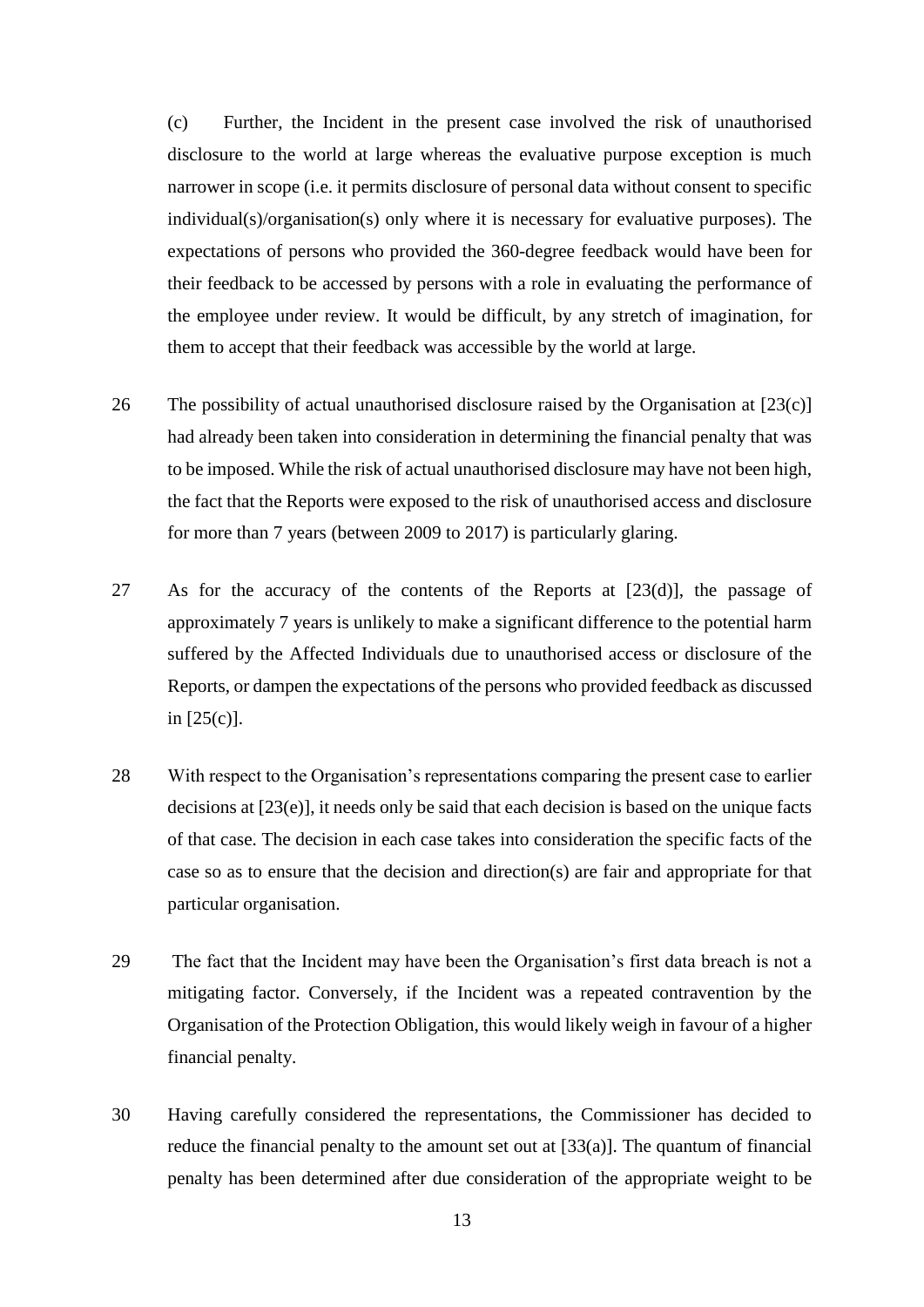given to the aggravating factors at [\[32\]](#page-13-1), the Organisation's financial circumstances and to avoid imposing a crushing burden on the Organisation. Although a lower financial penalty has been imposed in this case, this is exceptional and should not be taken as setting any precedent for future cases.

#### **The Commissioner's Directions**

- 31 In determining the directions to be imposed on the Organisation under section 29 of the PDPA, the Commissioner took into account, as a mitigating factor, the fact that the Organisation had promptly taken the remedial measures set out above (at [\[8\]](#page-4-0)).
- <span id="page-13-1"></span>32 The Commissioner also took into account the following aggravating factors:

(a) the Personal Data in the Reports were sensitive in nature as they included data on the assessment of the Affected Individuals' work performance and unauthorised access of such data could potentially result in harm to the individuals concerned (for example, the individuals' future employment prospects may be affected);

(b) the Personal Data in the Reports was exposed to the risk of unauthorised access and disclosure for a period of more than 7 years; and

(c) the Organisation showed a lack of awareness of its obligations under the PDPA even though it processes large volumes of sensitive personal data in the course of its business.

33 Having carefully considered the facts and circumstances of this case and the above mitigating and aggravating, the Commissioner hereby directs the Organisation:

<span id="page-13-0"></span>(a) To pay a financial penalty of \$90,000 within 30 days of the date of this direction, failing which interest at the rate specified in the Rules of Court in respect of judgment debts shall accrue and be payable on the outstanding amount of such financial penalty until the financial penalty is paid in full;

(b) to appoint a DPO within 30 days from the date of this direction; and